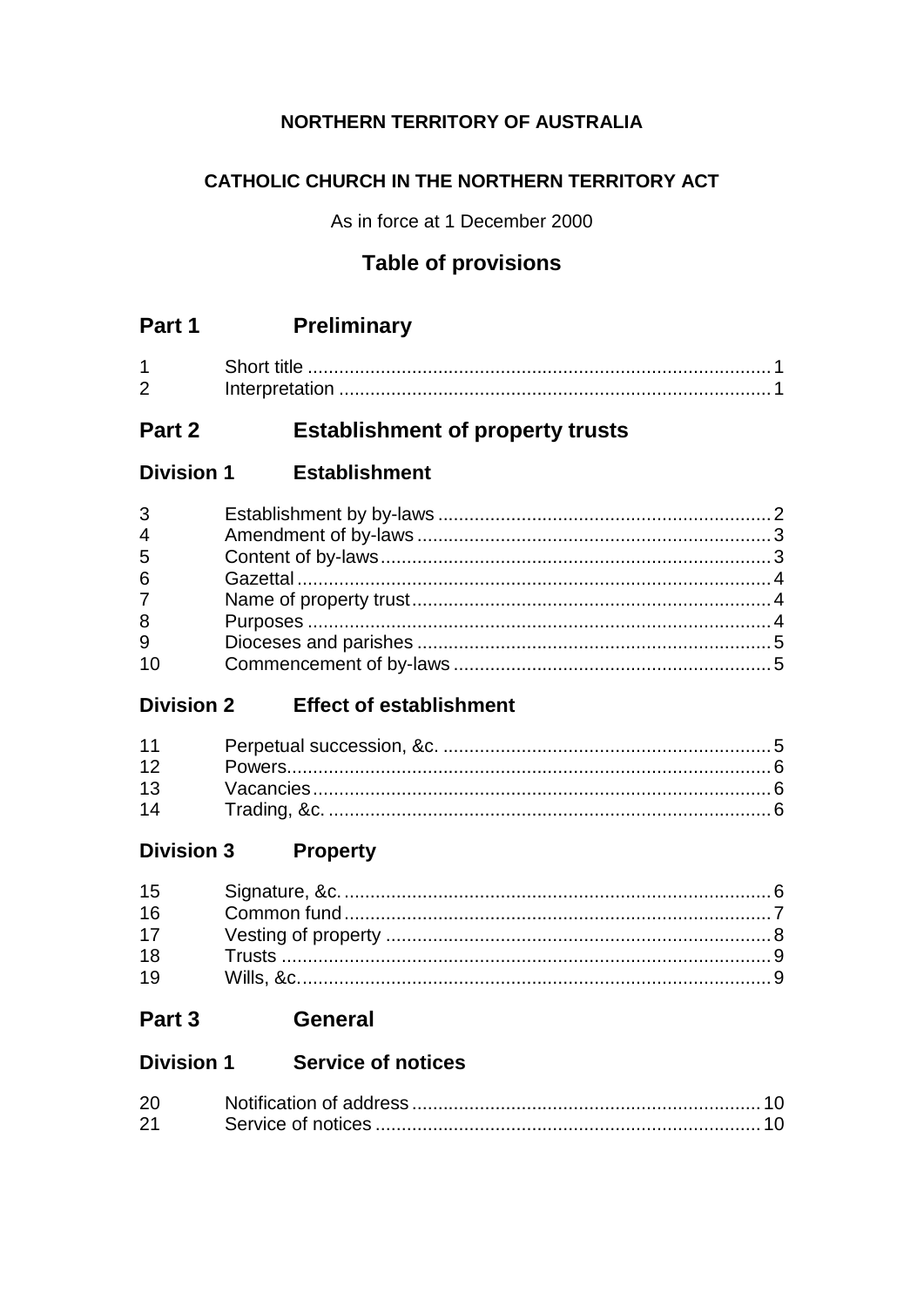#### **Winding up Division 2**

| 22 |  |
|----|--|
| 23 |  |
| 24 |  |
| 25 |  |

#### Evidentiary **Division 3**

| 26 |  |
|----|--|
| 27 |  |

#### **Miscellaneous Division 4**

| 28 |  |
|----|--|
| 29 |  |
| 30 |  |
| 31 |  |

#### **ENDNOTES**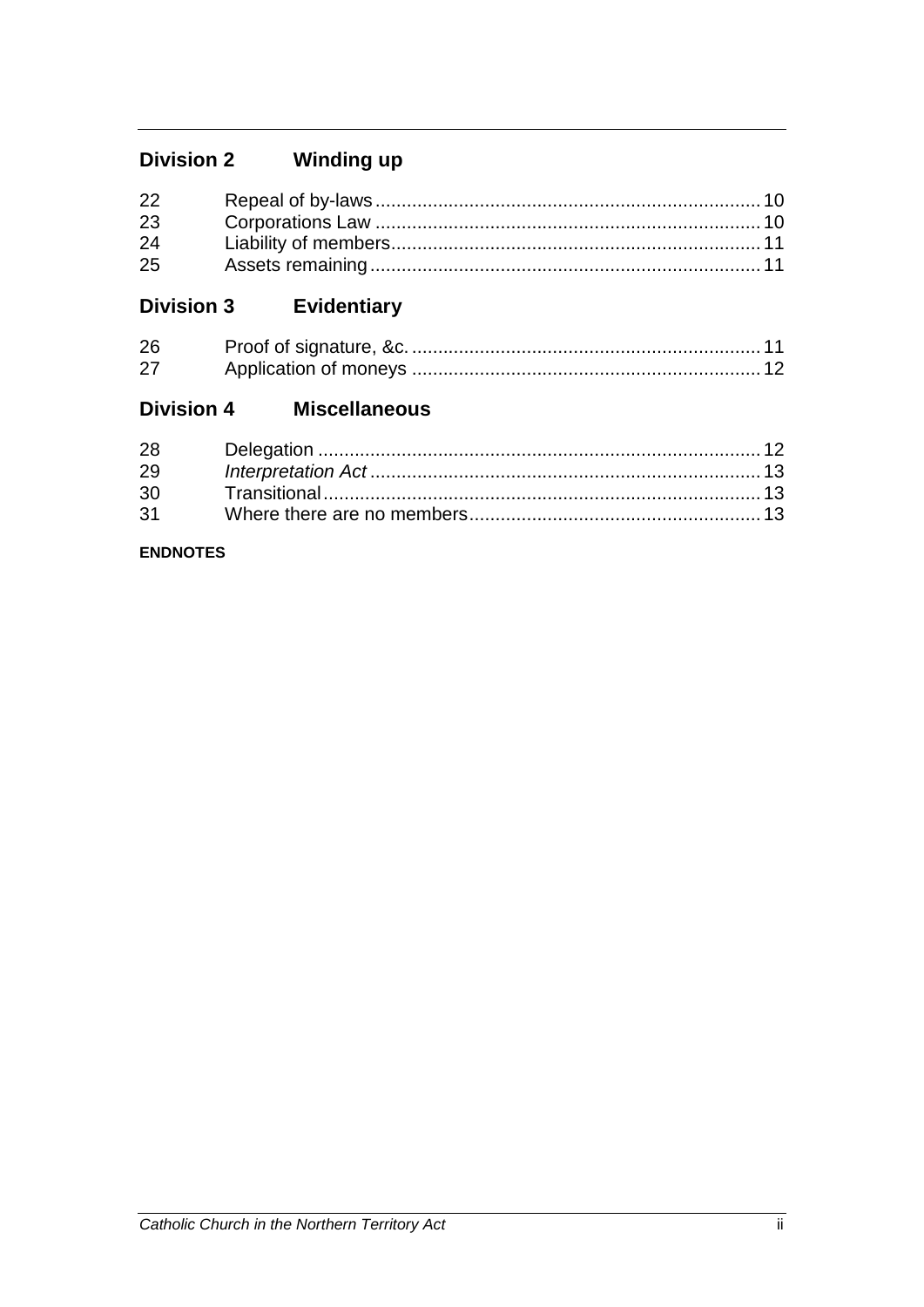## **NORTHERN TERRITORY OF AUSTRALIA**

As in force at 1 December 2000 \_\_\_\_\_\_\_\_\_\_\_\_\_\_\_\_\_\_\_\_

\_\_\_\_\_\_\_\_\_\_\_\_\_\_\_\_\_\_\_\_

## **CATHOLIC CHURCH IN THE NORTHERN TERRITORY ACT**

**An Act to provide for the establishment of Property Trusts in respect of the Catholic Church in the Northern Territory and for other purposes**

## **Part 1 Preliminary**

#### **1 Short title**

This Act may be cited as the *Catholic Church in the Northern Territory Act*.

#### **2 Interpretation**

(1) In this Act, unless the contrary intention appears:

*bishop*, in relation to a diocese, means the person for the time being ruling the diocese under and in accordance with the canon law of the Catholic Church, and includes an administrator apostolic and a vicar capitular.

*Catholic Church* means the church which acknowledges that the Roman Pontiff for the time being is its spiritual head.

*diocese* means a diocese of the Catholic Church, and includes an archdiocese.

*parish* means a parish of a diocese.

*parish priest*, in relation to a parish of a diocese, means the person duly appointed by the bishop of the diocese as parish priest of the parish, and includes:

- (a) in relation to a cathedral parish the bishop of the diocese; and
- (b) a priest appointed by the bishop to act for the time being:
	- (i) on behalf of the parish priest; or
	- (ii) as administrator of the parish.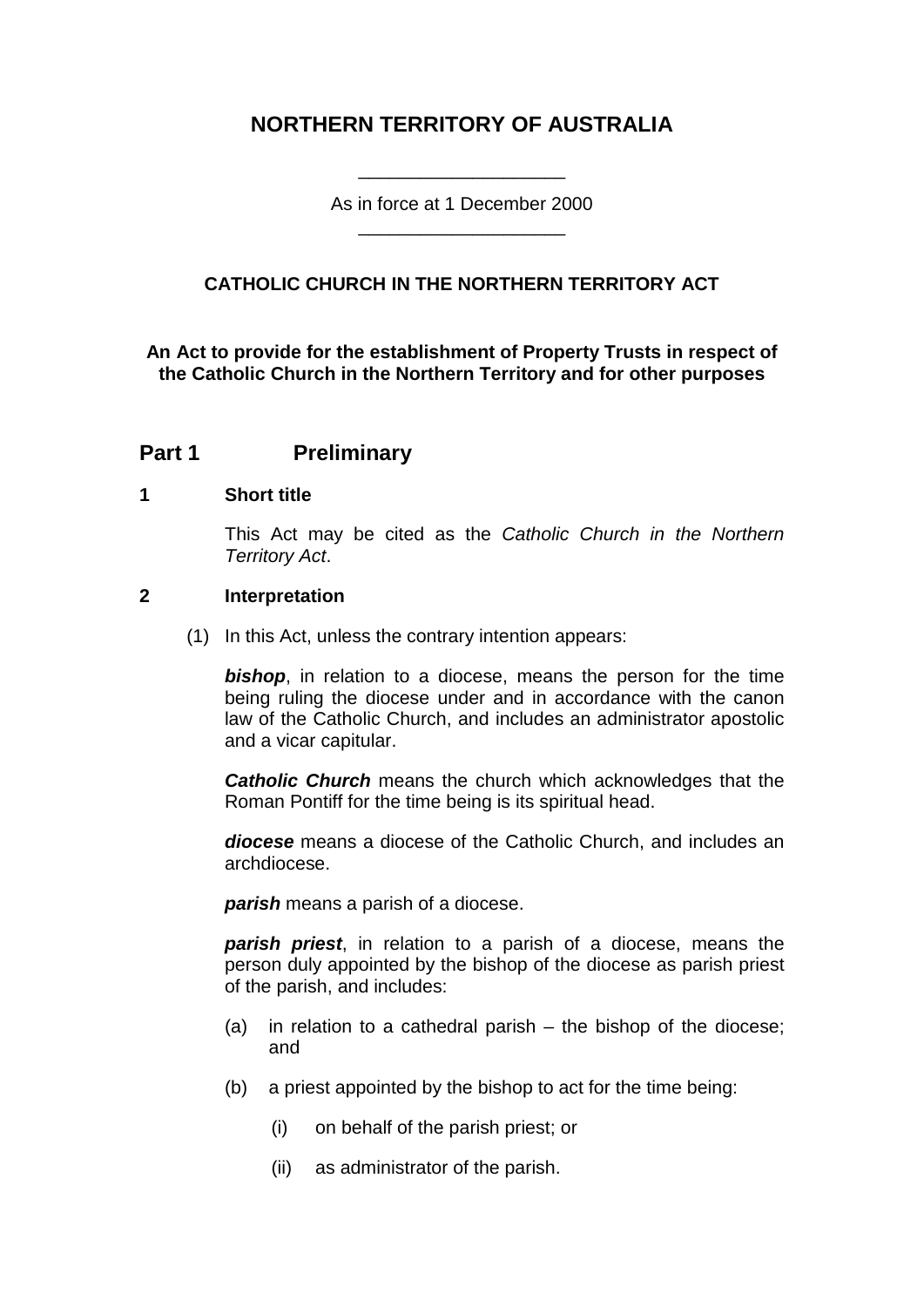*property trust* means a property trust established under this Act.

*public officer*, in relation to a property trust established in respect of an institution or association, means the public officer of the property trust and includes any person for the time being exercising the powers of the public officer.

- (2) An institution or association shall not be held not to be Catholic by reason only that some of the members of the institution or association are not Catholic.
- (3) Where a diocese or parish extends beyond the Territory, this Act applies as if the diocese or parish, as the case may be, consisted only of so much of the diocese or parish as is within the Territory.
- (4) Where the cathedral of a diocese or the principal church of a parish is outside the Territory, this Act does not apply in relation to the diocese or parish, as the case may be, unless:
	- (a) in the case of a diocese it has an address for service of notices in the Territory; or
	- (b) in the case of a parish both it and the diocese of which it is a parish have addresses for service of notices in the Territory.

## **Part 2 Establishment of property trusts**

### **Division 1 Establishment**

#### **3 Establishment by by-laws**

- (1) Subject to this Act, the bishop of a diocese may, by instrument in writing under his seal, make by-laws not inconsistent with this Act establishing a property trust in respect of:
	- (a) the diocese;
	- (b) a parish of the diocese; or
	- (c) a Catholic institution or association that has its principal address for service of notices in the diocese.
- (2) A bishop shall not make by-laws under subsection (1) in respect of an institution or association unless the persons having the management of the affairs of the institution or association have requested him to establish a property trust in respect of it.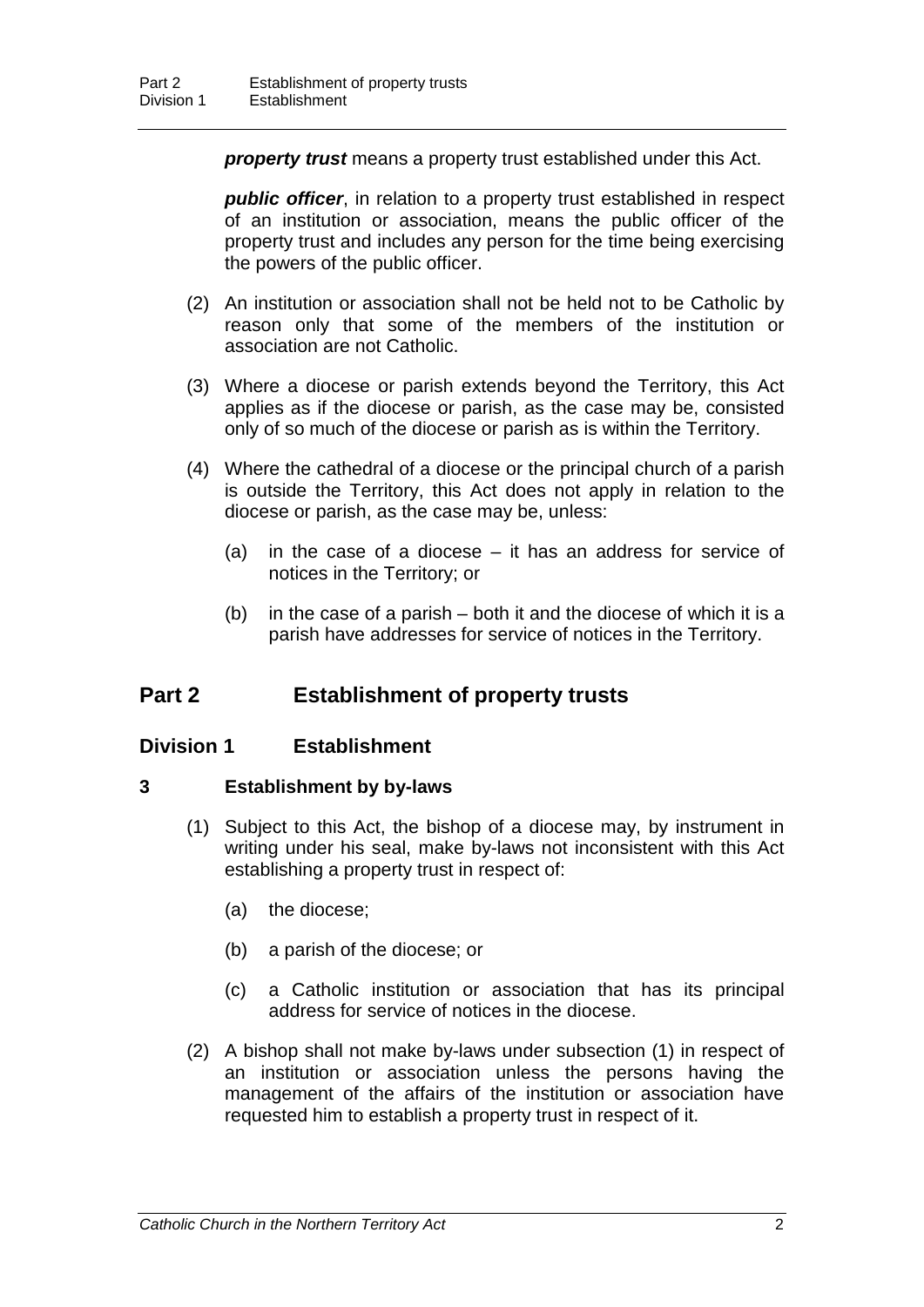#### **4 Amendment of by-laws**

- (1) Subject to this Act, the bishop of a diocese may, by instrument in writing under his seal, make by-laws not inconsistent with this Act to add to, amend or repeal by-laws of a property trust that:
	- (a) is established in respect of the diocese or a parish of the diocese; or
	- (b) has its principal address for service of notices in the diocese.
- (2) An instrument made under subsection (1) repealing all the by-laws of a property trust is of no effect unless it incorporates a certificate by the bishop who made the instrument that the property trust that is the subject of the instrument has no assets and no liabilities.

#### **5 Content of by-laws**

- (1) The by-laws of a property trust:
	- (a) shall prescribe the name of the property trust;
	- (b) in the case of a property trust established in respect of an institution or association, shall prescribe:
		- (i) the purposes of the property trust;
		- (ii) the membership of the property trust;
		- (iii) the designations of:
			- (A) the persons having the management of the affairs of the property trust;
			- (B) the public officer of the property trust; and
			- (C) the persons who may exercise the powers and functions of the public officer where there is no public officer or where the public officer is absent from the Territory or from his office or unable to act; and
		- (iv) the manner in which, subject to this Act, the property trust shall be bound; and
	- (c) may make provision, not inconsistent with this Act, for or in relation to the regulation, management and administration of the property trust.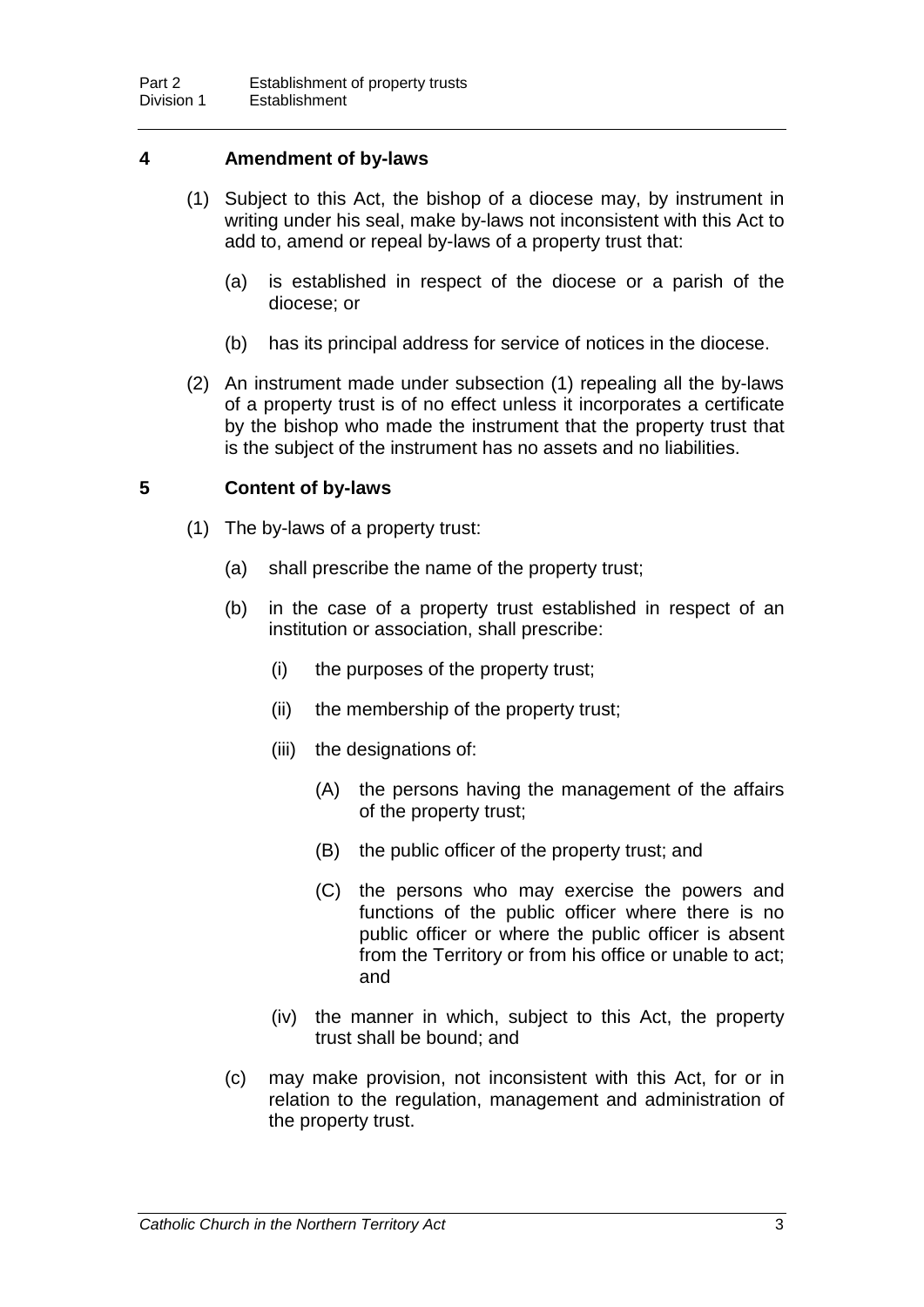(2) The by-laws of a property trust may provide that a matter relating to the regulation, management or administration of the property trust may be provided for by rules, not inconsistent with this Act or the by-laws made by the property trust.

#### **6 Gazettal**

Where the bishop of a diocese makes a by-law prescribing or amending:

- (a) the name of a property trust; or
- (b) the designation of the public officer of a property trust,

he shall cause to be published in the *Gazette* a statement relating to the effect of the by-law.

#### **7 Name of property trust**

- (1) The first 6 words in the name of a property trust established in respect of a diocese or parish shall be "Catholic Church of the Diocese (*or* Archdiocese) of".
- (2) The name of a property trust shall include:
	- (a) in the case of a property trust established in respect of a diocese – the name of the diocese;
	- (b) in the case of a property trust established in respect of a parish of a diocese – the name of the diocese and the name of the parish; and
	- (c) in the case of a property trust established in respect of an institution or association – the word "Catholic".
- (3) The last 2 words in the name of a property trust shall be "Property Trust".

#### **8 Purposes**

(1) The purpose of a property trust established in respect of a diocese or parish shall be, and each purpose of a property trust established in respect of an institution or association shall be related to, the advancement of the work of the Catholic Church in the Northern Territory.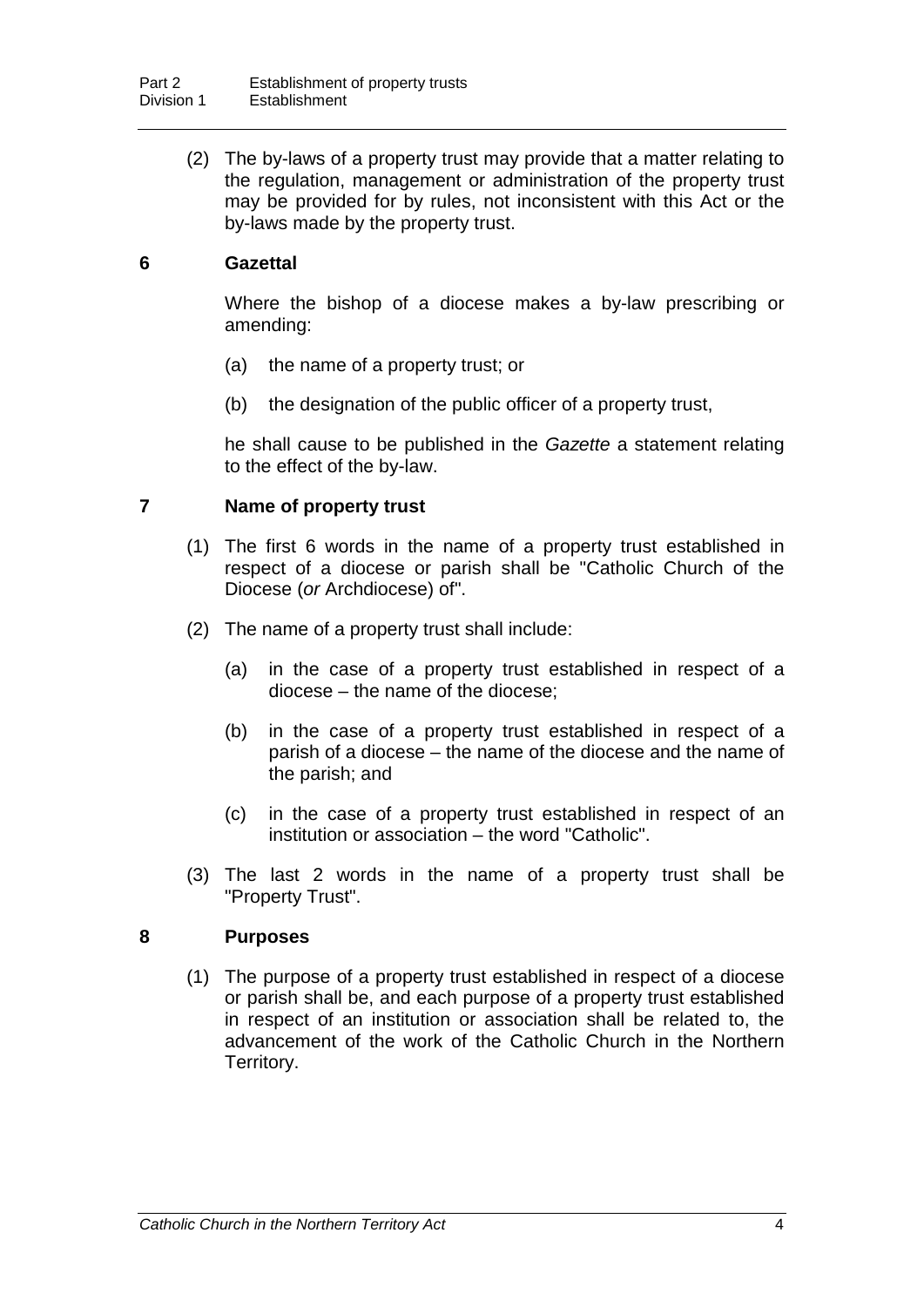- (2) In particular, and without limiting the generality of subsection (1), a property trust may, subject to its by-laws:
	- (a) perform works and provide services that:
		- (i) are of a religious, educational, charitable, social or benevolent nature; or
		- (ii) relate to health or welfare; and
	- (b) do anything that is required or permitted to be done, or necessary or convenient to be done, ancillary to the work of the Catholic Church in the Northern Territory.

#### **9 Dioceses and parishes**

- (1) A property trust established in respect of a diocese subsists in the bishop of the diocese.
- (2) A property trust established in respect of a parish subsists in the parish priest of the parish.

#### **10 Commencement of by-laws**

By-laws made under this Act take effect from the date on which they are made or, where a later date is provided for in the by-laws, that later date.

### **Division 2 Effect of establishment**

#### **11 Perpetual succession, &c.**

- (1) A property trust:
	- (a) is a body corporate with perpetual succession and a common seal;
	- (b) subject to this Act and the by-laws of the property trust, may acquire, hold and dispose of real and personal property; and
	- (c) may sue and be sued in its corporate name.
- (2) All courts, judges and persons acting judicially shall take judicial notice of the common seal of a property trust affixed to a document and shall presume that it was duly affixed.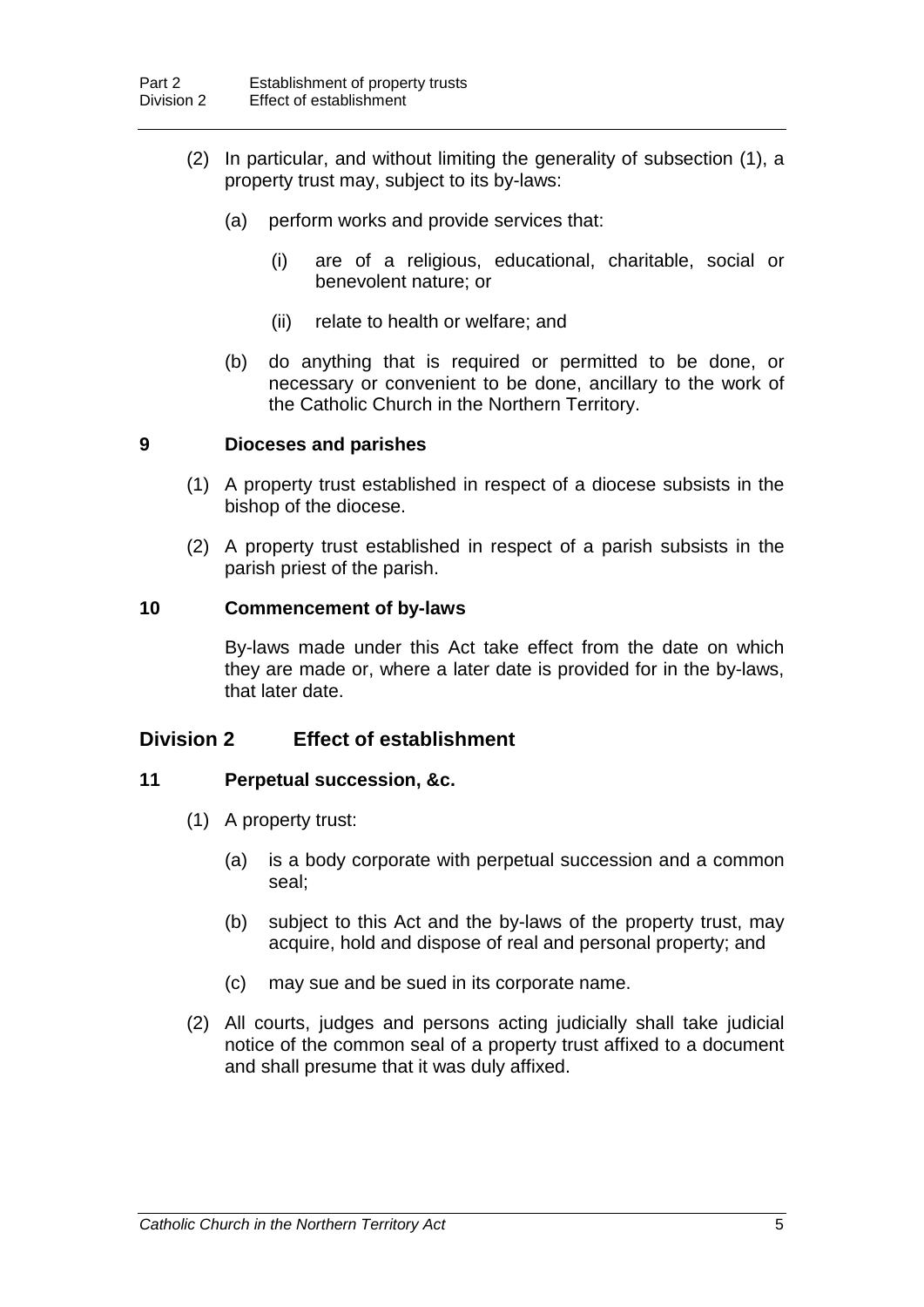#### **12 Powers**

- (1) A property trust has power to do all things necessary or convenient to be done for or in connection with or incidental to the carrying out of its purposes, the performance of its functions and the exercise of its powers.
- (2) Without limiting the generality of subsection (1), a property trust may, subject to its by-laws:
	- (a) raise or borrow money with or without security; and
	- (b) act as trustee of any property or as executor, administrator or trustee of any estate.

#### **13 Vacancies**

The exercise of a power or the performance of a function by a property trust is not affected by reason only of a vacancy in the membership of the trust or of the governing body of the trust or of the office of public officer of the trust.

#### **14 Trading, &c.**

A property trust shall not be established under this Act for the purpose of trading or securing pecuniary profit to its members.

#### **Division 3 Property**

#### **15 Signature, &c.**

- (1) A property trust may sign an instrument:
	- (a) in the case of a property trust established in respect of a diocese or parish – by the writing of the person in whom the property trust subsists; and
	- (b) in the case of a property trust established in respect of an institution or association – by the writing of the public officer of the property trust,

and an instrument so signed is as valid, effectual and enforceable as it would have been if the property trust had been a natural person and had itself signed the instrument.

(2) The person by whose writing a property trust may sign an instrument in pursuance of subsection (1) may, on behalf of the property trust, for the purposes of the exercise of a power by the property trust, swear an oath or make an affirmation or declaration, and an oath so sworn or an affirmation or declaration so made shall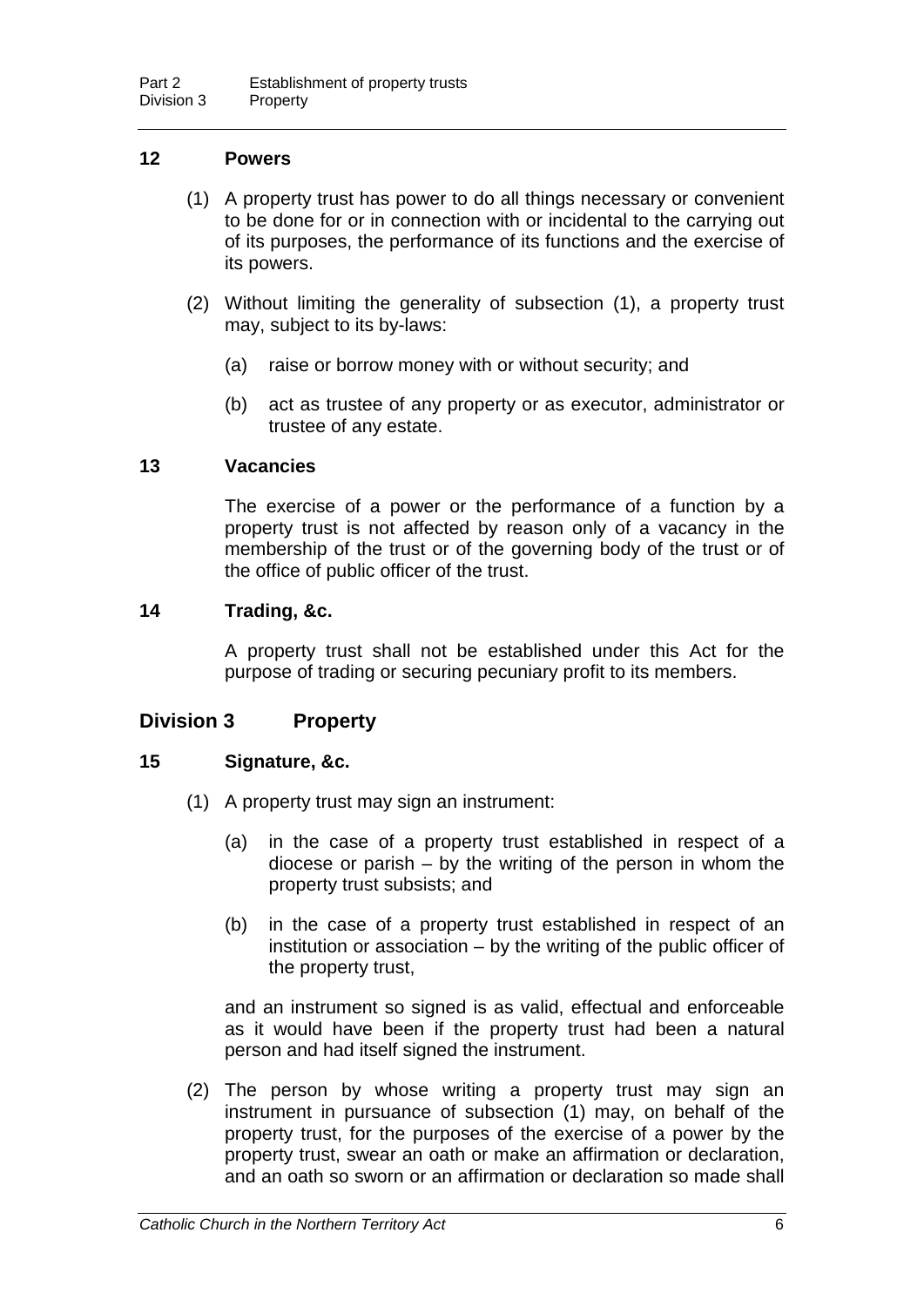be received for all purposes as though the property trust had been a natural person and had itself sworn or made it.

### **16 Common fund**

- (1) It is lawful for a property trust to lend moneys held by it (including trust moneys) to a property trust established in respect of a diocese to be invested as one fund together with moneys held by that second-mentioned property trust (including trust moneys) and with moneys held by other property trusts.
- (2) A property trust established in respect of a diocese:
	- (a) may invest moneys available to it for investment in pursuance of subsection (1);
	- (b) may lend moneys so available to it to another property trust for the purposes of that last-mentioned property trust; and
	- (c) may make advances out of moneys so available to it for any purpose of or relating to the Catholic Church in the Northern Territory.
- (3) Where a property trust established in respect of a diocese lends money under subsection (2)(b) or makes an advance under subsection (2)(c):
	- (a) the bishop of the diocese shall declare a rate of interest in relation to the loan or advance;
	- (b) the loan or advance shall be deemed to be an investment of the money so loaned or advanced and shall bear interest at the rate so declared; and
	- (c) the amount of the loan or advance and the interest thereon shall be deemed to be a charge on the assets from time to time of:
		- $(i)$  in the case of a loan the property trust to which the loan was made; or
		- (ii) in the case of an advance the property trust established in respect of the diocese,

rateably in favour of the persons who have loaned money to the fund under subsection (1).

(4) Where moneys are invested by a property trust established in respect of a diocese in pursuance of subsection (1), it shall distribute income arising from those investments rateably among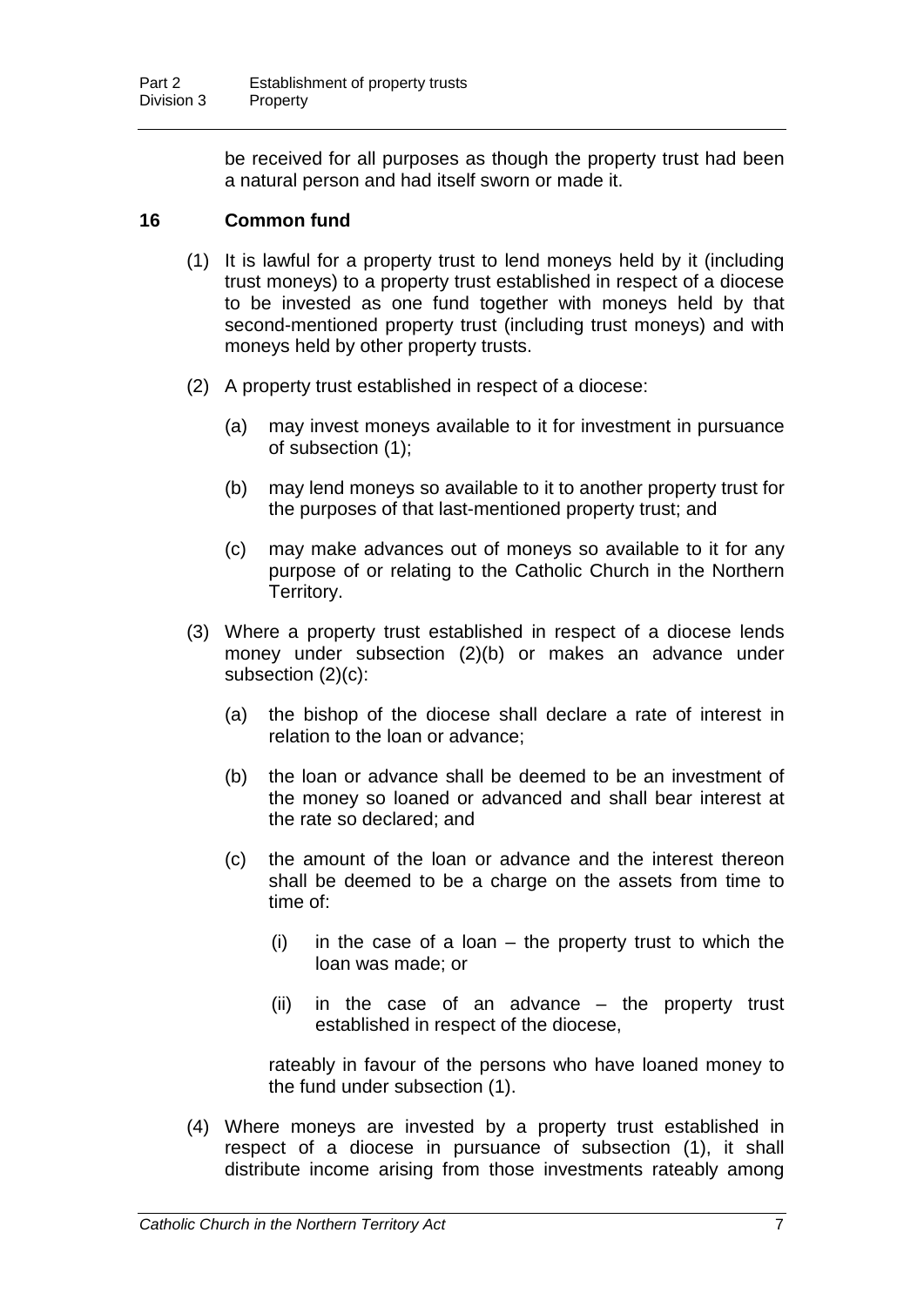the several purposes for which the moneys so invested are held, and any loss arising from any such investments shall likewise be borne rateably.

## **17 Vesting of property**

- (1) Subject to this section, the bishop of a diocese in which a property trust has its principal address for service of notices may, by instrument in writing under his seal, declare that an asset of another property trust is vested in that first-mentioned property trust subject to the trusts, reservations, mortgages, charges, liens, encumbrances, loans and leases to which it was subject immediately before the declaration.
- (2) A bishop shall not make a declaration under subsection (1) in relation to an asset:
	- (a) except with the consent of both property trusts referred to in that subsection in relation to the asset; or
	- (b) with intent to defraud, defeat or delay a creditor of a property trust.
- (3) A declaration made under subsection (1) has effect according to its tenor.
- (4) Notwithstanding subsection (3), a property trust that is divested of an asset by a declaration made under subsection (1) is jointly and severally liable with the property trust in which the asset vests by that declaration in respect of:
	- (a) a cause of action in relation to the asset that arose before the declaration was made; and
	- (b) a breach of contract in relation to a trust, reservation, mortgage, charge, lien, encumbrance, loan or lease to which the asset was subject immediately before the declaration,

but that first-mentioned property trust shall be indemnified by the second-mentioned property trust for any loss that it suffers in meeting its liability under this section.

(5) The Registrar-General, or any registrar or other person whose duty it is to register or record a dealing with, or certify title in relation to, an asset that is the subject of a declaration made under subsection (1), shall, notwithstanding the provisions of the any Act, without transfer and without fee, upon application in writing by the bishop who made the declaration accompanied by a copy of the declaration, do all things that are necessary or convenient to be done by him: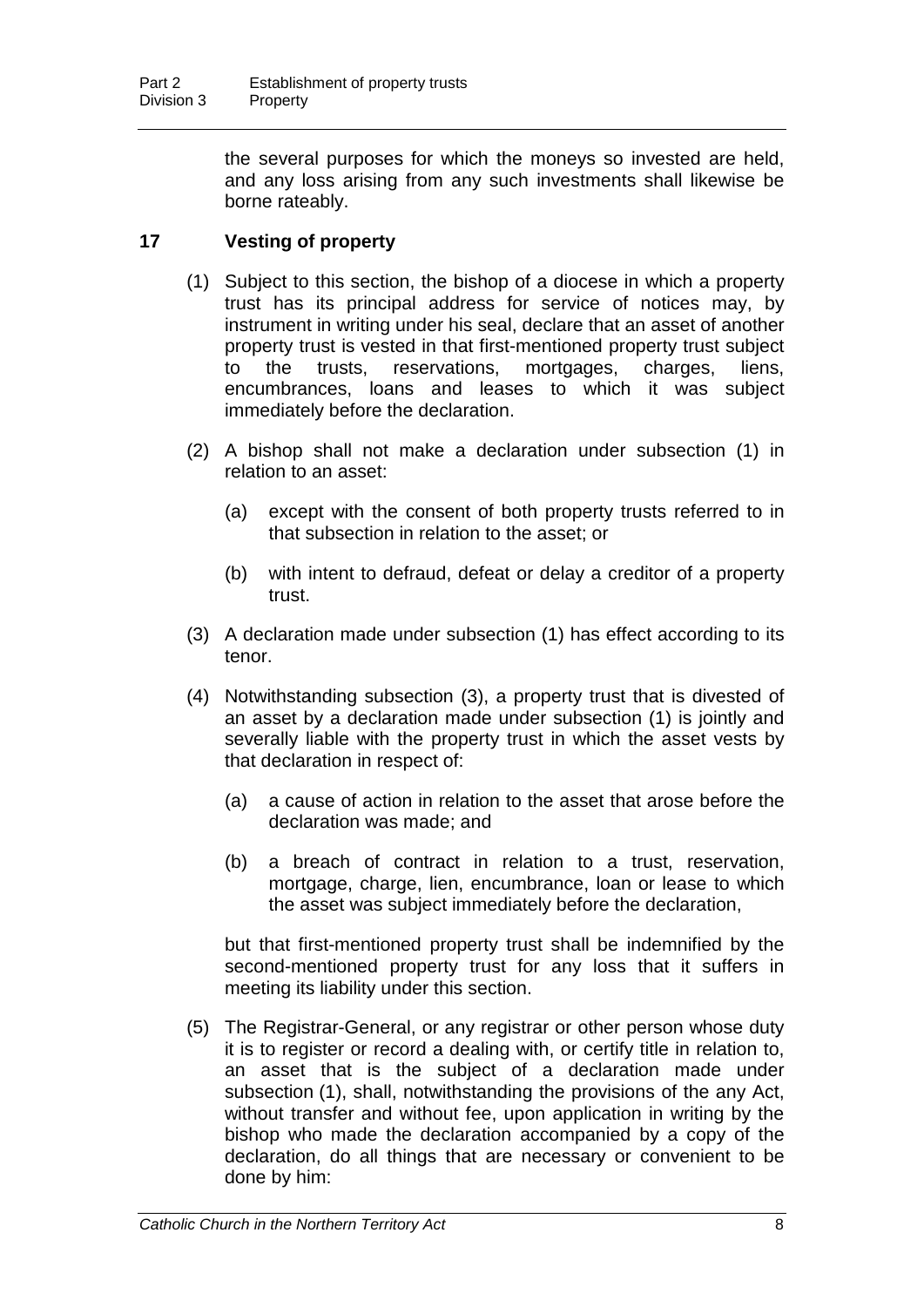- (a) to register or record the interest in the asset of the property trust in which the asset has vested by virtue of subsection (3); and
- (b) to release to that property trust such documents, if any, of title as could, immediately before the declaration, be claimed by the other property trust.

#### **18 Trusts**

- (1) Where a property trust holds property in trust and the bishop of the diocese in which the property trust has its principal address for service of notices is satisfied that it is impossible or inexpedient to carry out or observe the terms of the trust, the bishop may, by instrument in writing under his seal, declare that the property is held in trust for such other purposes as are specified in the declaration.
- (2) In making a declaration under subsection (1), a bishop shall take into account the terms on which the property was held in trust before the declaration was made.
- (3) Upon the making of a declaration under subsection (1) in relation to property, the property trust holding the property holds the property on the trusts specified in the declaration.

#### **19 Wills, &c.**

- (1) Unless the contrary intention appears in the will, deed or other instrument, a reference in a will, deed or other instrument to a gift or disposition of property to:
	- (a) a diocese, the bishop of a diocese or the Catholic Church in a diocese in respect of which a property trust has been established – shall be read as a reference to a gift or disposition, as the case may be, to that property trust; or
	- (b) a parish, the parish priest of a parish or the Catholic Church in a parish in respect of which a property trust has been established – shall be read as a reference to a gift or disposition, as the case may be, to that property trust.
- (2) Where, by a will, deed or other instrument, it appears that there is an intention on the part of the person making a gift or disposition to give or otherwise dispose of property to or for the benefit of the Catholic Church, a Catholic work or a Catholic person, institution or association and the gift or disposition cannot otherwise take full effect, it shall have effect, to the extent that it would not otherwise have effect, as a gift or disposition, as the case may be, to the property trust established in respect of the Diocese of Darwin.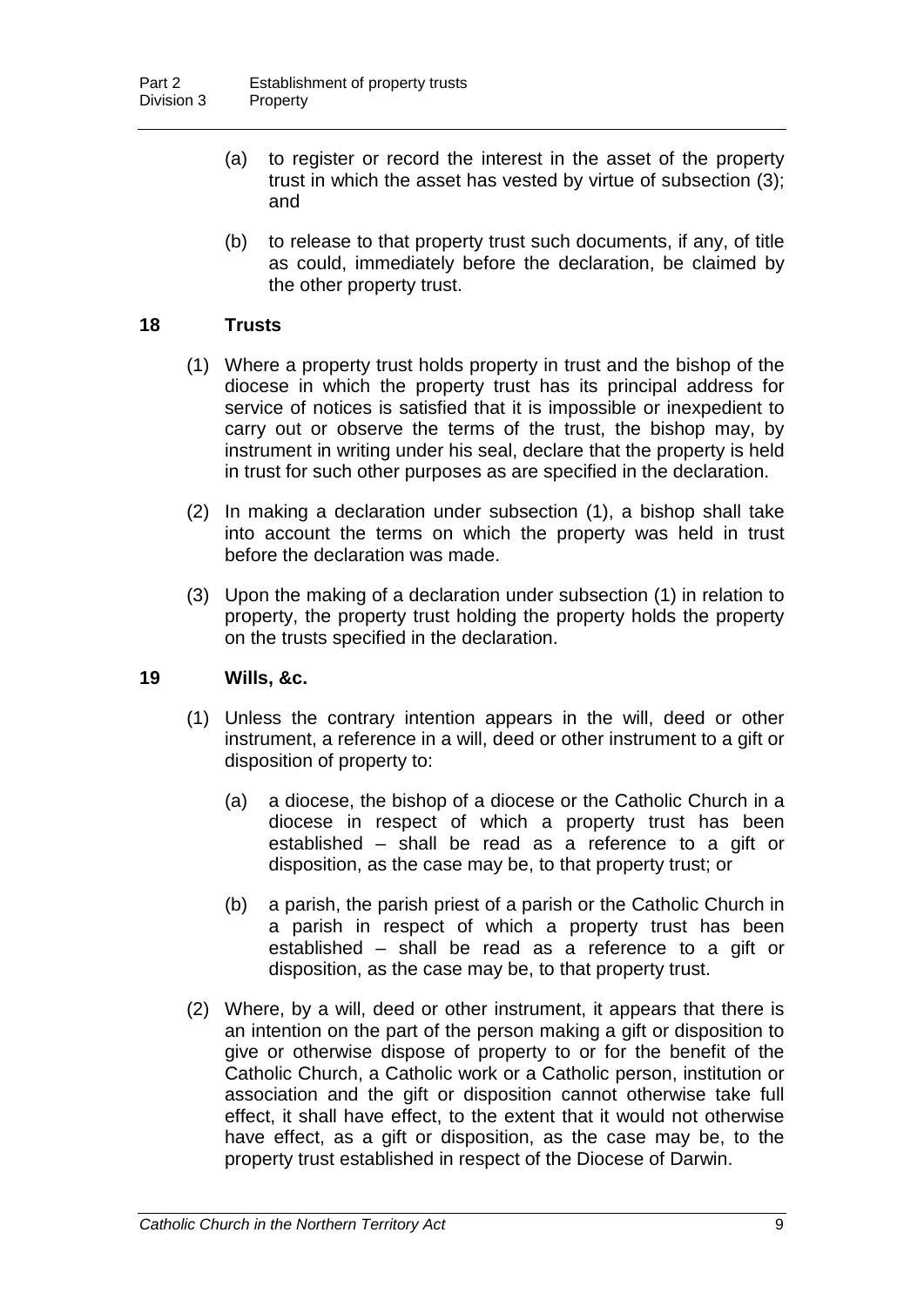## **Part 3 General**

## **Division 1 Service of notices**

#### **20 Notification of address**

- (1) A property trust shall, upon its establishment, cause its principal address for service of notices to be published in the Gazette.
- (2) A property trust shall, upon a change of its principal address for service of notices, cause the new address to be published in the *Gazette*.

#### **21 Service of notices**

- (1) A person may serve a notice on a property trust by sending the notice by post addressed to:
	- (a) the property trust; or
	- (b) the person by whose writing the property trust may sign an instrument by virtue of section 15,

at the last-known principal address of the property trust for service of notices.

(2) A property trust may give notice to any person under its seal or under the hand of the person by whose writing the property trust may sign an instrument by virtue of section 15.

### **Division 2 Winding up**

#### **22 Repeal of by-laws**

Upon the coming into effect of a by-law repealing all the by-laws of a property trust, the property trust ceases to be established under this Act.

#### **23 Corporations Law**

Subject to this Division, the provisions of the Corporations Law relating to the winding up of Part 5.7 bodies apply to and in relation to the winding up of a property trust and, in that application:

- (a) a reference in the Corporations Law to a Part 5.7 body shall be read as a reference to a property trust;
- (b) a reference in the Corporations Law to the directors of a company shall be read as a reference to the persons having the management of the affairs of a property trust;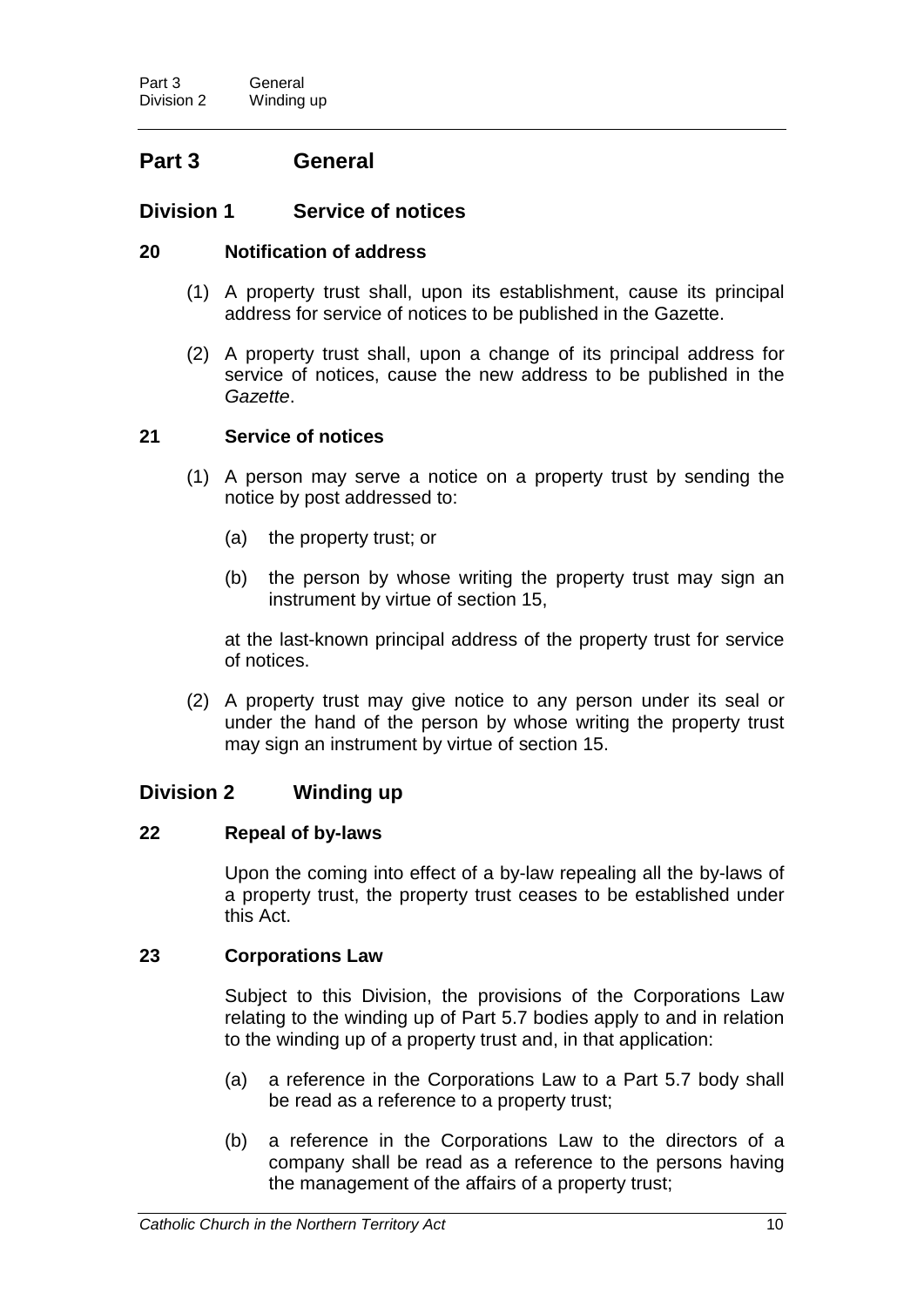- (c) a reference in the Corporations Law to the secretary of a company shall be read as a reference to the person by whose writing a property trust may sign an instrument by virtue of section 15; and
- (d) a reference in the Corporations Law to the principal place of business of a company shall be read as a reference to the principal address of a property trust for service of notices.

#### **24 Liability of members**

A member of a property trust is not liable, except as provided in the by-laws relating to the trust, to contribute towards the payment of the debts and liabilities of the trust or the costs, charges and expenses of a winding up of the trust.

#### **25 Assets remaining**

The assets remaining from the winding up of a property trust after payment of the debts and liabilities of the trust and costs, charges and expenses of the winding up shall be paid to the property trust established in respect of the diocese in which the trust which was wound up last had its principal address for service of notices.

## **Division 3 Evidentiary**

### **26 Proof of signature, &c.**

- (1) A certificate, given under seal by the bishop of the diocese in which a property trust has its principal address for service of notices:
	- (a) that a certificate or document in relation to the trust was or was not signed by a person;
	- (b) that a person was or was not, on a certain day, a member of the trust; or
	- (c) that a person was or was not, on a certain day, the public officer of the trust,

is evidence of the facts stated in the certificate and all courts, judges and persons acting judicially shall take judicial notice of the signature of a bishop on such a certificate.

(2) A certificate, given by the person by whose writing a property trust may sign an instrument in pursuance of section 15, that a document or writing is a true copy of a decision of the trust duly made is evidence of the facts stated in the certificate.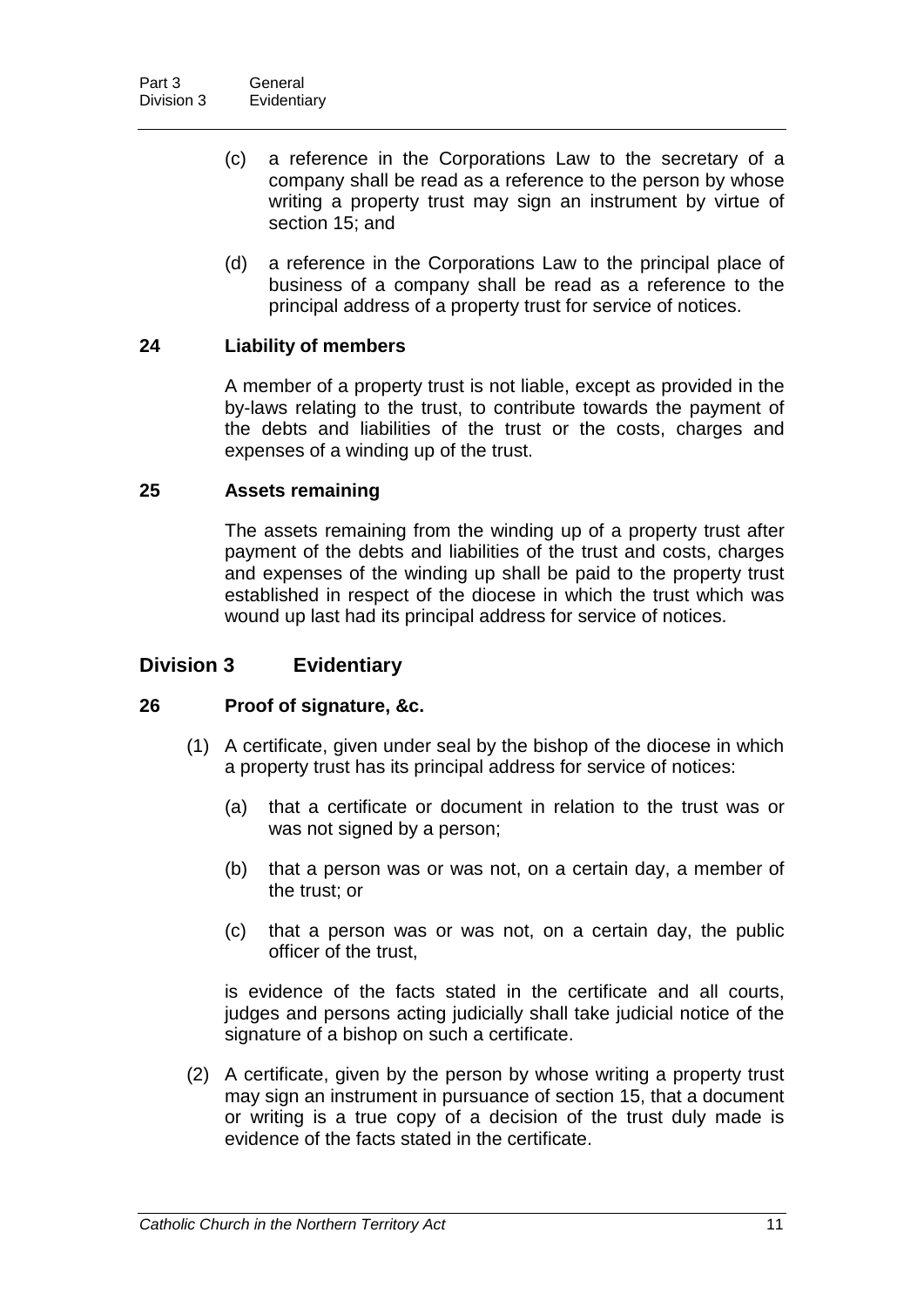### **27 Application of moneys**

- (1) Neither:
	- (a) a person dealing with; nor
	- (b) the Registrar-General, or any registrar or other person registering a dealing with or certifying title in relation to a dealing with,

a property trust is bound to inquire into the propriety or necessity of an apparent dealing by the trust with property held by it.

(2) A person paying money to a property trust is not bound to see to the application of the money.

#### **Division 4 Miscellaneous**

#### **28 Delegation**

- (1) The bishop of a diocese may, either generally or otherwise as provided in the instrument of appointment, by writing under his hand appoint a person to be his deputy, delegate or proxy for the purposes of a provision of this Act:
	- (a) for all purposes or for a specified purpose or purposes; and
	- (b) without limitation as to time or for a specified period or during an absence, or all absences, of the bishop or an inability, or all inabilities, of the bishop to act, or otherwise as provided in the instrument of appointment.
- (2) Where a bishop appoints a person under subsection (1) to be a deputy, delegate or proxy:
	- (a) the person may act as deputy, delegate or proxy, as the case may be, in accordance with the instrument of appointment;
	- (b) a reference in this Act to the bishop shall, unless the contrary intention appears, be read as including a reference to the deputy, delegate or proxy acting in accordance with the instrument of appointment; and
	- (c) if a property trust subsists in the bishop, a reference in this Act to the person in whom the property trust subsists or to the person by whose writing the property trust may sign an instrument shall, unless the contrary intention appears, be read as including a reference to the deputy, delegate or proxy acting in accordance with the instrument of appointment.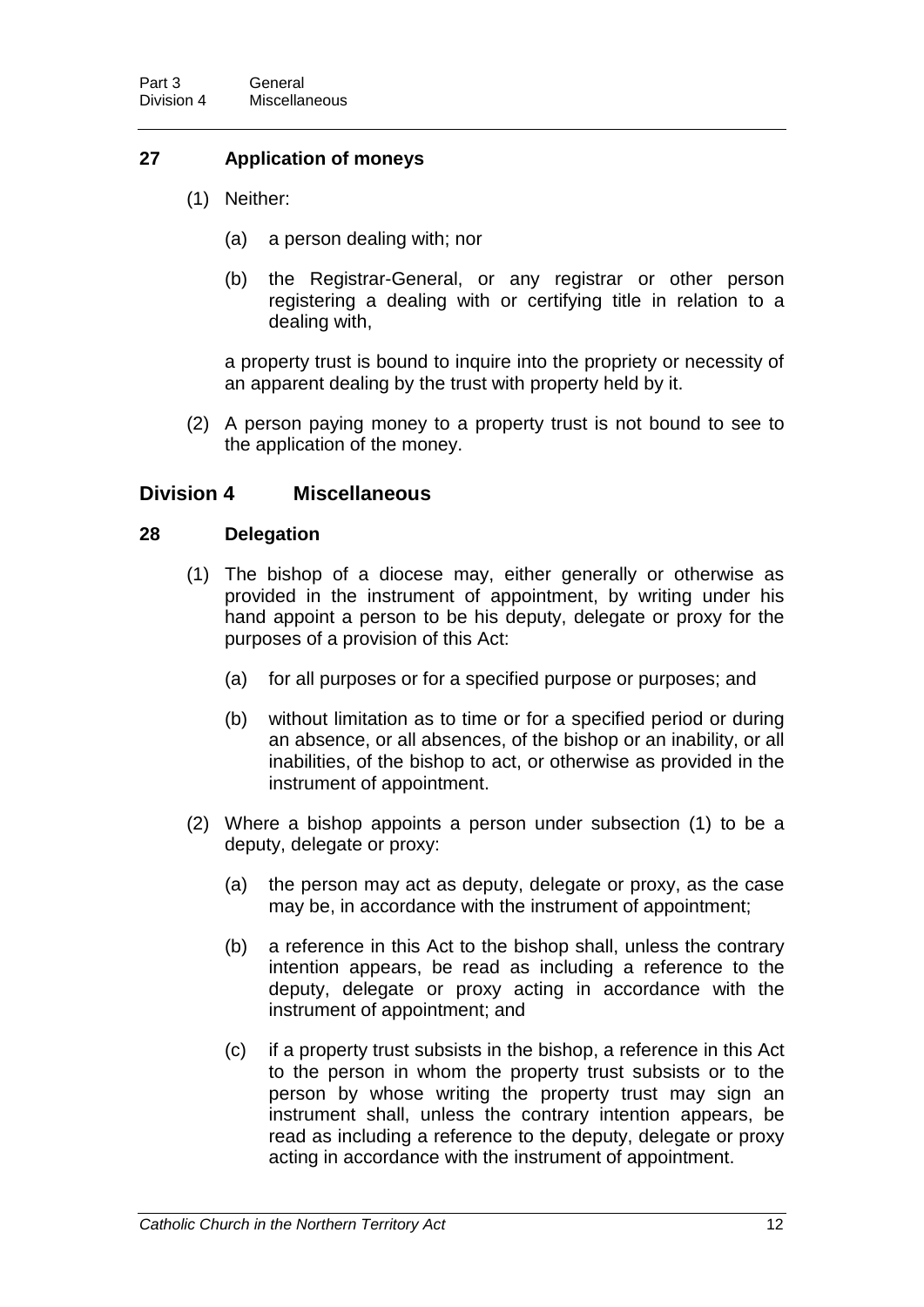(3) An appointment under this section is revocable at will and does not prevent the exercise of a power or the performance of a function by the bishop.

### **29** *Interpretation Act*

By-laws made under this Act are not regulations, rules or by-laws within the meaning of the *Interpretation Act*.

#### **30 Transitional**

- (1) Upon the establishment of a property trust in respect of the Diocese of Darwin:
	- (a) the assets and liabilities of the Catholic Church of the Diocese of Darwin Incorporated, an incorporated association within the meaning of the *Associations Incorporation Act*, vest by force of this section in that property trust, subject to the trusts, reservations, mortgages, charges, liens, encumbrances, loans and leases to which they were subject immediately before that property trust was established; and
	- (b) the Catholic Church of the Diocese of Darwin Incorporated ceases to be and to be deemed to be an incorporated association within the meaning of the *Associations Incorporation Act*.
- (2) The Registrar-General, or any registrar or other person whose duty it is to register or record a dealing with, or certify title in relation to, an asset or liability that is vested in a property trust by force of subsection (1), shall, notwithstanding the provisions of the any Act, without transfer and without fee, upon application in writing by the Bishop of the Diocese of Darwin, do all things that are necessary or convenient to be done by him:
	- (a) to register or record the interest in the asset or liability of the property trust; and
	- (b) to release to the property trust such documents, if any, of title as could, immediately before that property trust was established, be claimed by the Catholic Church of the Diocese of Darwin Incorporated in relation to the asset or liability.

#### **31 Where there are no members**

Where a property trust has no public officer and no membership, the Bishop of the Diocese of Darwin shall have and may exercise all the powers of:

(a) the public officer of the trust;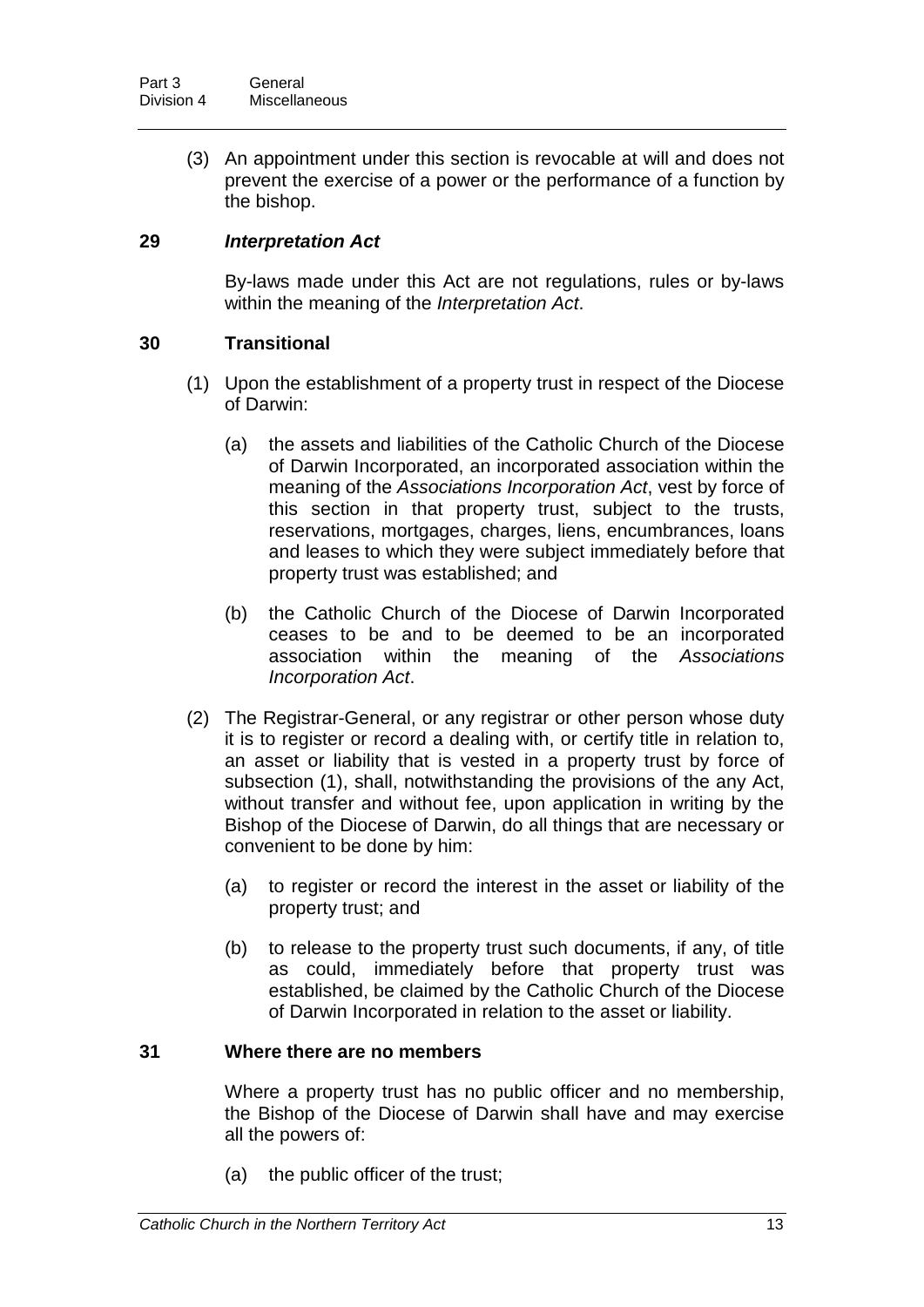- (b) the trust; and
- (c) the persons having the management of the affairs of the trust, and of each of those persons,

and he may take any action that is necessary or convenient to be taken for the purpose of continuing or discontinuing the existence of the trust.